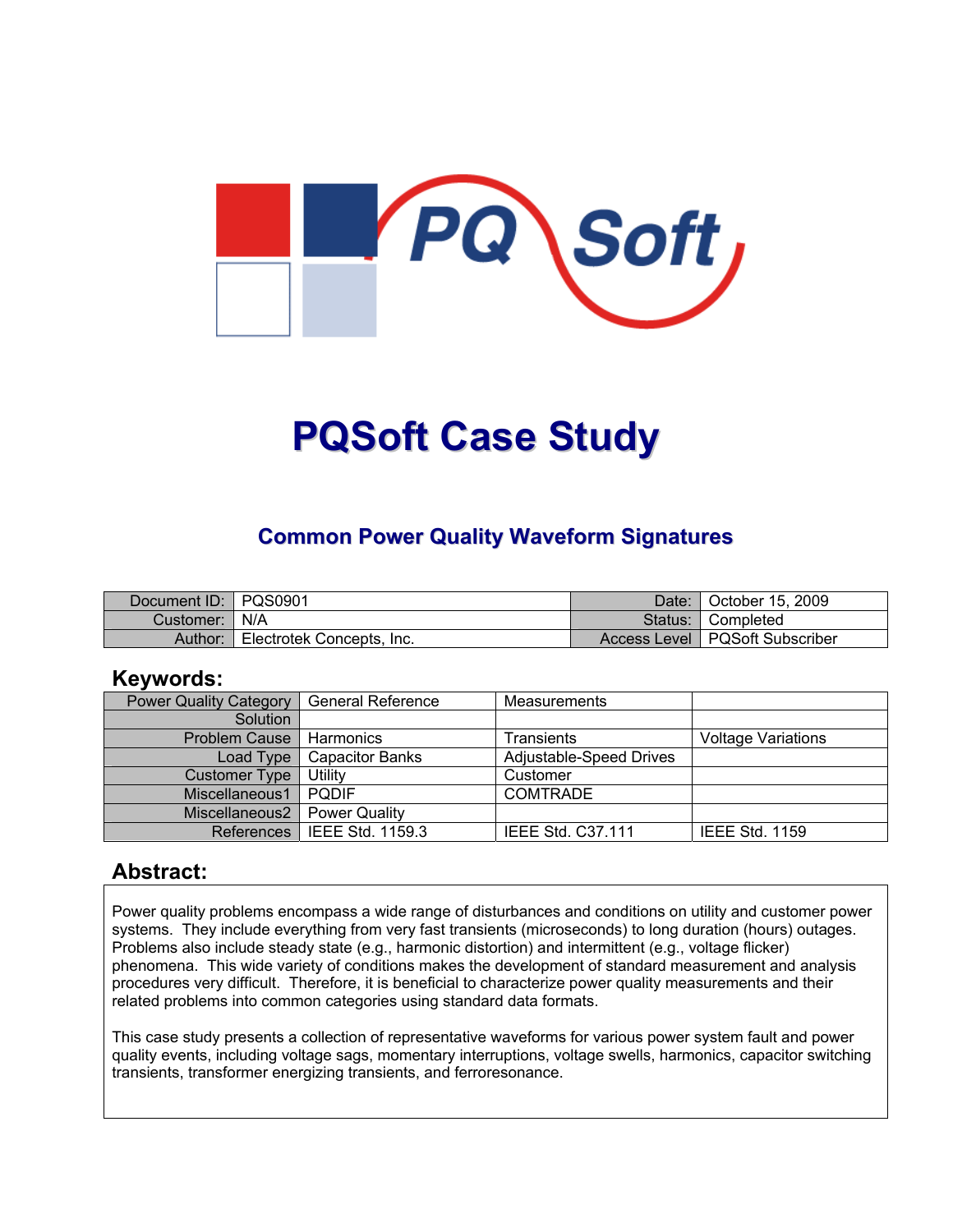# <span id="page-1-0"></span>**TABLE OF CONTENTS**

### **LIST OF FIGURES**

## **LIST OF TABLES**

[Table 1 - Categories of Power System Electromagnetic Phenomena \(source IEEE Std. 1159-1995\)](#page-4-0) ........5

#### **RELATED STANDARDS**

IEEE Std. 1159.3, IEEE Std. C37.111, IEEE Std. 1159

#### **GLOSSARY AND ACRONYMS**

| <b>CVT</b> | <b>Constant Voltage Transformer</b> |
|------------|-------------------------------------|
| <b>UPS</b> | Uninterruptible Power Supply        |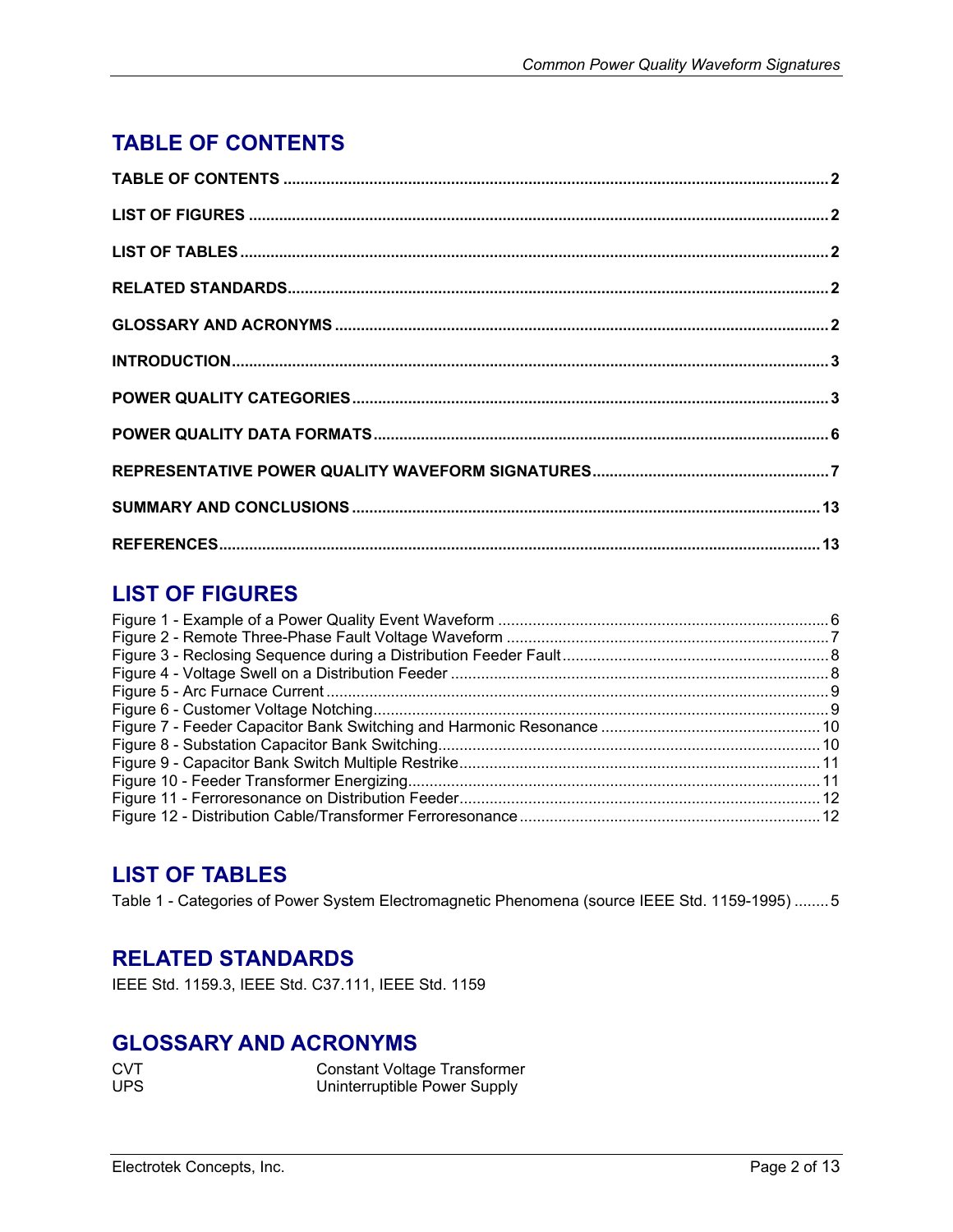#### <span id="page-2-0"></span>**INTRODUCTION**

The term *power quality* refers to a wide variety of different parameters that characterize the voltage and current at a given time and at a given point on the power system. It is important to have a clear understanding of these parameters and the variations in them that can cause customer problems. Definitions are required to develop a method of categorizing problems so that conditions at different sites can be compared and analyzed.

This case study refers to power quality variations and disturbances. Disturbances signify onetime, momentary events while power quality variations refer to the full range of conditions that can occur, including variations in steady-state voltage and current characteristics (e.g., harmonic distortion). There are currently no clearly accepted definitions for many categories of power quality variations because different manufacturers of measurement equipment often use non-standard definitions to categorize events. In addition, individual industry standards address only a small segment of the total range of power quality variations. Several important factors that should be considered when using power quality categories include:

- − *The characteristics of the power quality variation.* Important characteristics include the magnitude, frequency content, and duration. Some combination of these characteristics can be used to describe virtually any power quality variation.
- − *The cause of the power quality variation.* The condition could be caused by a switching event, lightning, a system fault, or operation of customer equipment. It is important to consider the possible causes of power quality variations in each category.
- − *Requirements for measurement.* Some types of power quality variations can be characterized with simple voltmeters, ammeters, or strip chart recorders. Other conditions require specialpurpose disturbance monitors or harmonic analyzers. The characteristics of the power quality variation in each category determine the requirements for monitoring.
- − *Methods to improve the power quality.* Solutions to power quality problems depend on the type of power quality variation involved. Transient disturbances can often be controlled with surge arresters while momentary interruptions could require an uninterruptible power supply (UPS) system for equipment protection. Harmonic distortion may require special-purpose harmonic filters.
- − *Existing standards and power quality terminology.* Existing terminology has become almost standard in describing many types of power quality variations. This terminology has resulted from the definitions used to describe power quality by popular monitoring equipment manufacturers and from the development of standards for some aspects of power quality. When developing a new set of definitions for power quality variations, the existing terminology should be carefully considered.

#### **POWER QUALITY CATEGORIES**

The relative importance of a particular category of power quality phenomena for a specific customer will depend on the type of installed electrical equipment. The type of interaction between customer equipment and the power quality phenomena – equipment damage, equipment/process trip, compromised product quality, etc. – and the frequency at which it occurs or could be expected to occur are also critical factors in the evaluation process once the cause has been identified. The range of power quality phenomena is defined by IEEE Std. 1159-1995: *Recommended Practice for Monitoring Electric Power Quality* (refer to [Table 1\)](#page-4-1) [1].

Approaches for resolving equipment or process problems related to each category of phenomena vary widely. Causes, impacts, and appropriate solutions for this range of electrical phenomena have been analyzed in numerous research and study efforts, resulting in the development of proven solution techniques for many common power quality problems.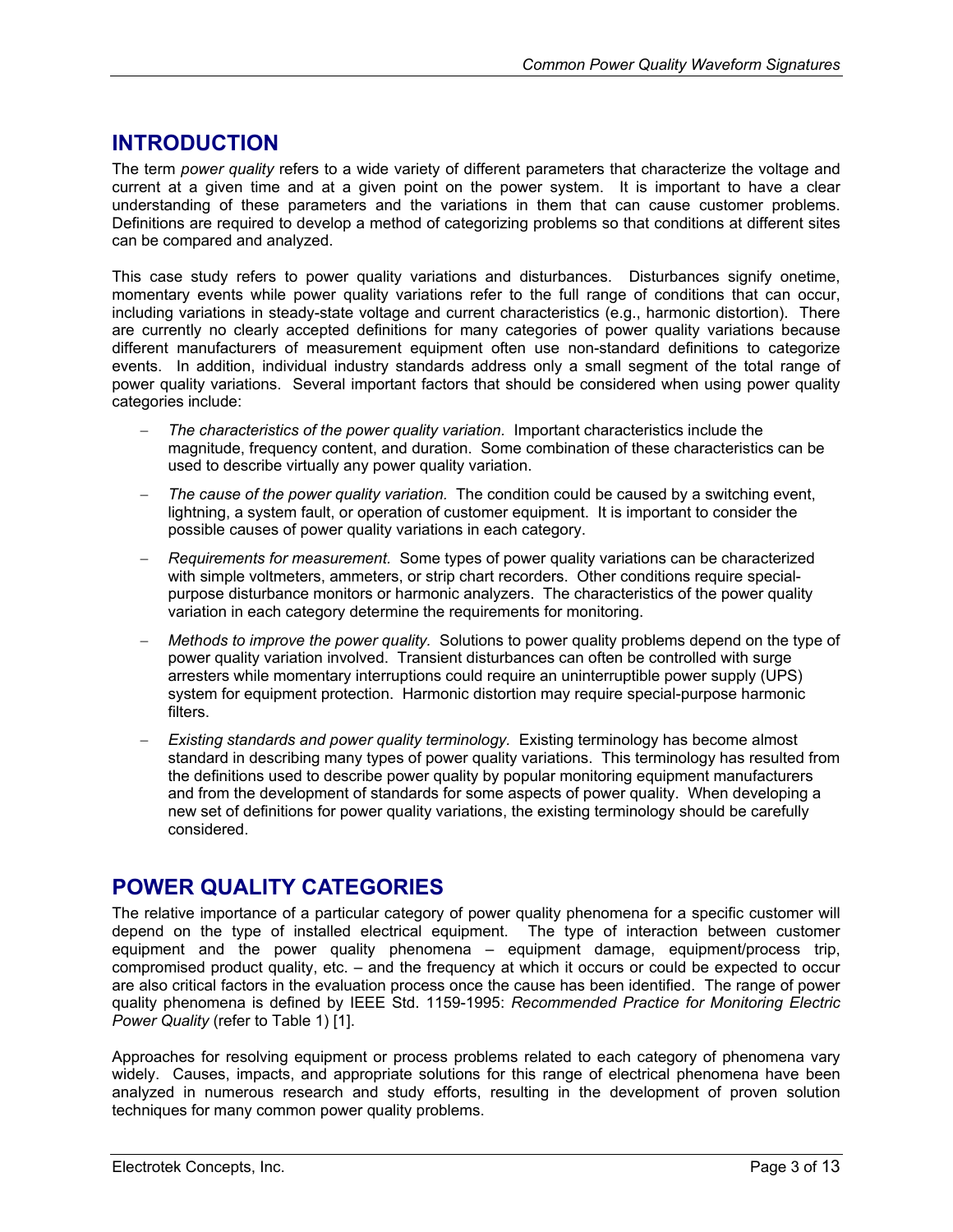These efforts have also contributed to a prioritization of the power quality phenomena categories. From the customer's point of view, the most important problem categories:

- − Have the highest negative impact on productivity
- − Are difficult to diagnose and characterize
- − Are more difficult and/or expensive to resolve

Using these criteria, research and case study investigations have identified the following categories of power quality phenomena to be of highest importance to customers:

- Transients, especially utility capacitor bank switching transients
- − Harmonic distortion, especially resonance conditions
- − Voltage variations, especially rms voltage sags and interruptions

This does not mean that there are never problems associated with other categories of power quality phenomena. Experience does indicate, however, that the majority of problems (especially from the customer's perspective) are those listed above.

[Table 1](#page-4-1) defines power quality variation categories. Some of the categories also include subcategories for more accurate description of particular power quality variations. Three primary attributes are used to differentiate among the different categories and subcategories:

- 1. Frequency components
- 2. Magnitude
- 3. Duration

These attributes are not equally applicable to all the categories of power quality variations. For instance, it is difficult to assign a duration to an oscillatory transient, and it is not useful to assign a spectral content to variations in the fundamental frequency magnitude (e.g., sags, swells, overvoltages, undervoltages, and interruptions). Each category is defined by the most important attributes for that particular power quality condition.

These characteristics and attributes are useful for evaluating measurement equipment requirements, system characteristics affecting the power quality variations, and possible measures to correct power quality problems.

This case study presents a number of representative waveforms for an assortment of power system fault and power quality events, which are grouped by the categories provided in IEEE Std. 1159-1995 and shown in [Table 1.](#page-4-1)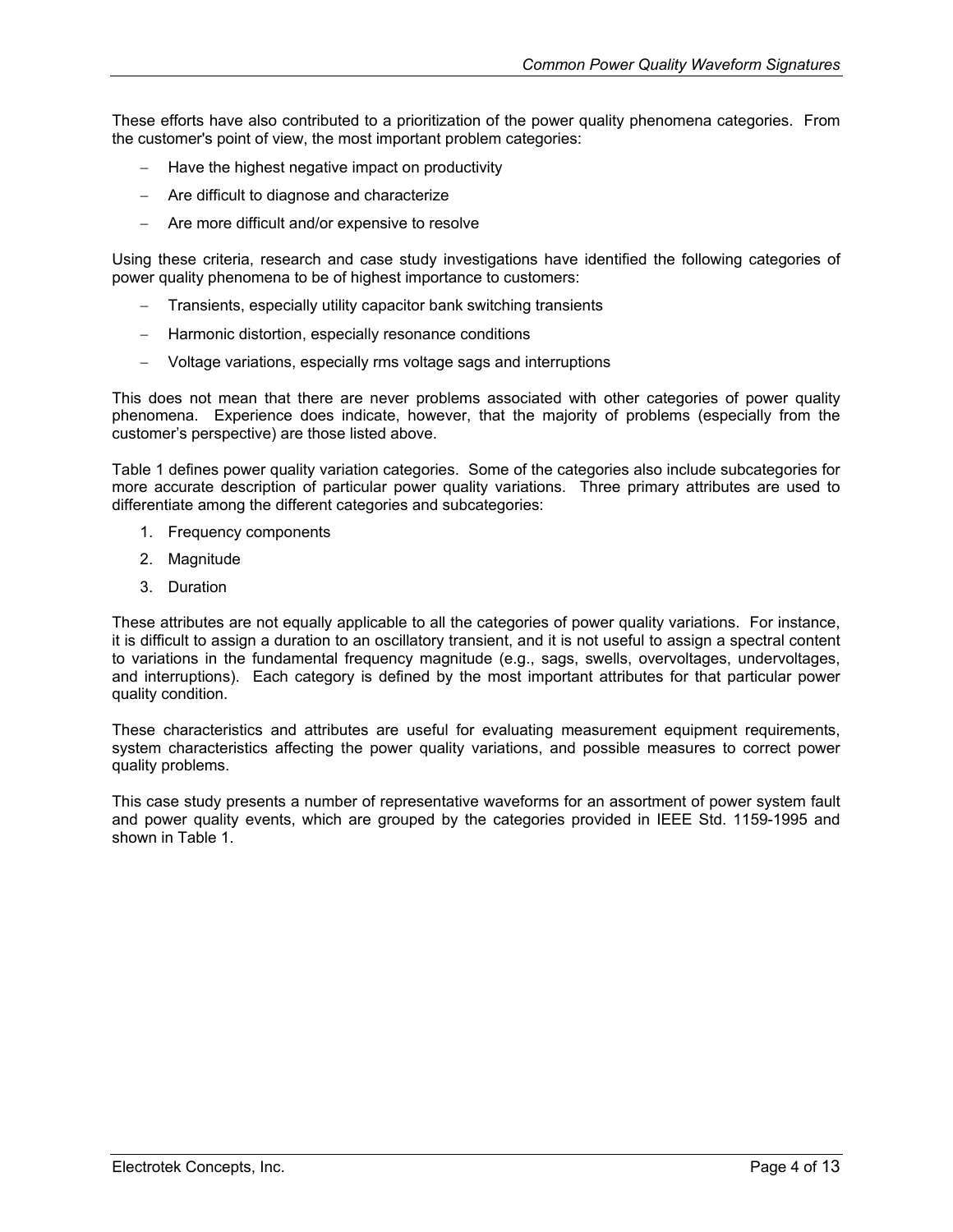| <b>Categories</b>                 | <b>Typical</b><br><b>Spectral Content</b> | <b>Typical</b><br><b>Duration</b> | <b>Typical Voltage</b><br><b>Magnitude</b> |  |
|-----------------------------------|-------------------------------------------|-----------------------------------|--------------------------------------------|--|
| <b>Transients</b>                 |                                           |                                   |                                            |  |
| Impulsive                         |                                           |                                   |                                            |  |
| Nanosecond                        | 5 ns rise                                 | $< 50$ $\eta s$                   |                                            |  |
| Microsecond                       | 1 $\mu$ s rise                            | $50$ $\eta$ s -1 ms               |                                            |  |
| Millisecond                       | 0.1 ms rise                               | > 1 ms                            |                                            |  |
| Oscillatory                       |                                           |                                   |                                            |  |
| Low Frequency                     | $< 5$ kHz                                 | $0.3 - 50$ ms                     | $0 - 4$ per-unit                           |  |
| Medium Frequency                  | 5 - 500 kHz                               | $20 \mu s$                        | $0 - 8$ per-unit                           |  |
| <b>High Frequency</b>             | $0.5 - 5$ MHz                             | $5 \mu s$                         | $0 - 4$ per-unit                           |  |
| <b>Short Duration Variations</b>  |                                           |                                   |                                            |  |
| Instantaneous                     |                                           |                                   |                                            |  |
| Sag (Dip)                         |                                           | 0.5 - 30 cycles                   | $0.1 - 0.9$ per-unit                       |  |
| Swell                             |                                           | 0.5 - 30 cycles                   | 1.1 - 1.8 per-unit                         |  |
| Momentary                         |                                           |                                   |                                            |  |
| Interruption                      |                                           | 0.5 cycles - 3 sec                | $< 0.1$ per-unit                           |  |
| Sag (Dip)                         |                                           | 30 cycles - 3 sec                 | 0.1 - 0.9 per-unit                         |  |
| Swell                             |                                           | 30 cycles - 3 sec                 | 1.1 - 1.4 per-unit                         |  |
| Temporary                         |                                           |                                   |                                            |  |
| Interruption                      |                                           | $3$ sec - 1 min                   | $< 0.1$ per-unit                           |  |
| Sag (Dip)                         |                                           | $3$ sec - 1 min                   | 0.1 - 0.9 per-unit                         |  |
| Swell                             |                                           | $3$ sec - 1 min                   | 1.1 - 1.2 per-unit                         |  |
| <b>Long Duration Variations</b>   |                                           |                                   |                                            |  |
| Interruption, Sustained           |                                           | > 1 minute                        | 0.0 per-unit                               |  |
| Undervoltages                     |                                           | > 1 minute                        | 0.8 - 0.9 per-unit                         |  |
| Overvoltages                      |                                           | > 1 minute                        | 1.1 - 1.2 per-unit                         |  |
| Voltage Unbalance                 |                                           | Steady-state                      | $0.5 - 2%$                                 |  |
| <b>Waveform Distortion</b>        |                                           |                                   |                                            |  |
| DC Offset                         |                                           | Steady-state                      | $0 - 0.1%$                                 |  |
| Harmonics                         | $0 - 100^{th}$ H                          | Steady-state<br>$0 - 20%$         |                                            |  |
| Inter-harmonics                   | $0 - 6$ kHz                               | Steady-state                      | $0 - 2%$                                   |  |
| Notching                          |                                           | Steady-state                      |                                            |  |
| Noise                             | broadband                                 | Steady-state<br>$0 - 1%$          |                                            |  |
| <b>Voltage Fluctuations</b>       | < 25 Hz                                   | Intermittent<br>$0.1 - 7%$        |                                            |  |
| <b>Power Frequency Variations</b> |                                           | $< 10$ sec                        |                                            |  |

<span id="page-4-1"></span><span id="page-4-0"></span>

|  |  | Table 1 - Categories of Power System Electromagnetic Phenomena (source IEEE Std. 1159-1995) |  |
|--|--|---------------------------------------------------------------------------------------------|--|
|  |  |                                                                                             |  |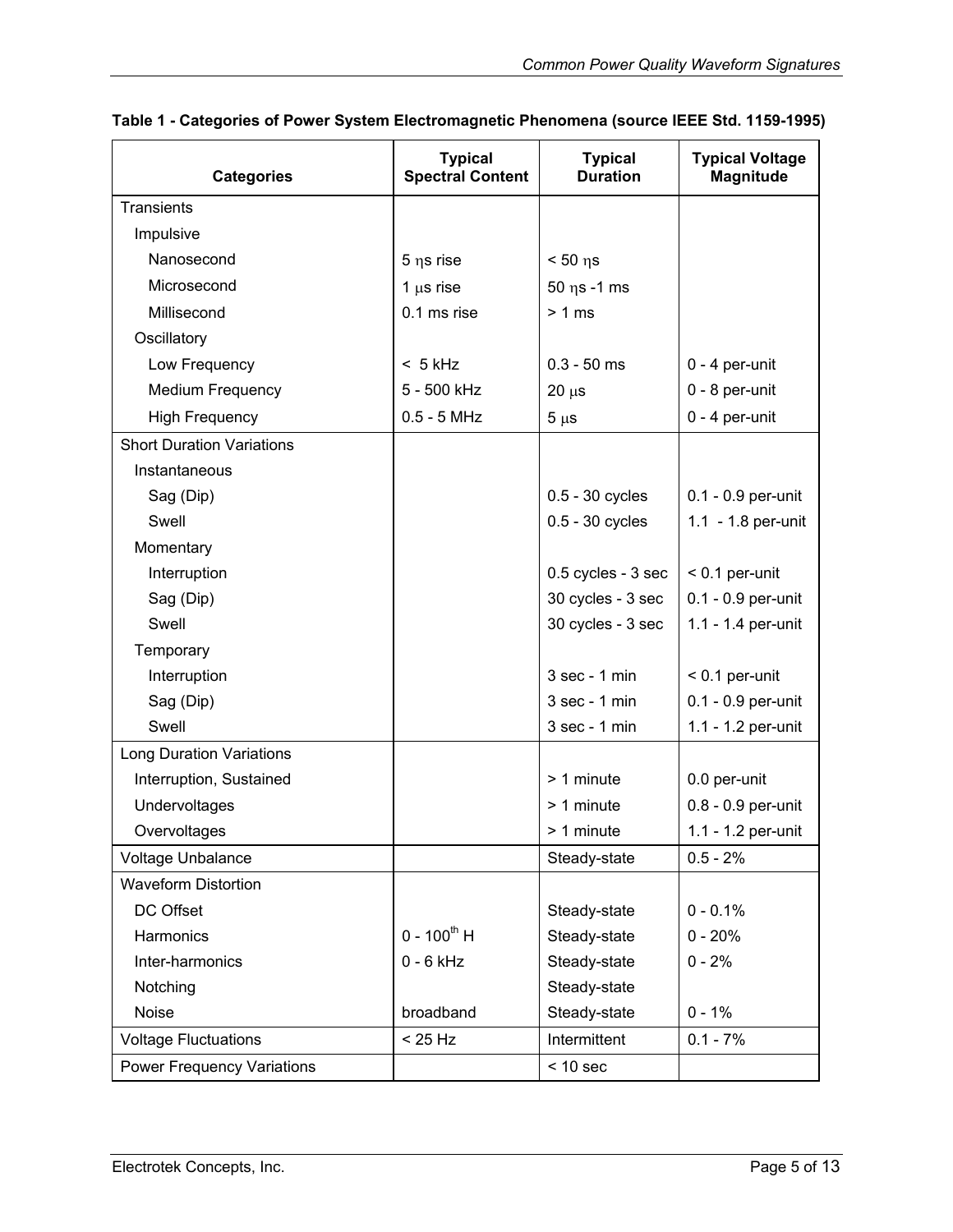#### <span id="page-5-0"></span>**POWER QUALITY DATA FORMATS**

This case study illustrates a number of representative power quality event waveforms that are stored using the common data interchange formats PQDIF and COMTRADE. PQDIF [2] provides a recommended practice for a file format suitable for exchanging power quality related measurement and simulation data. COMTRADE [3] provides a common format for digital data records of power system fault, test, or simulation events.

PQDIF (IEEE Recommended Practice for the Transfer of Power Quality Data) is an IEEE standard (1159.3-2003) that was developed by the Working Group on Monitoring Electric Power Quality, which is part of the Power Quality Subcommittee of the T&D Committee. It defines a file format suitable for exchanging power quality related measurement and simulation data in a vendor-independent manner. A variety of simulation, measurement and analysis tools for power quality engineers are now available from many vendors. Generally, the data created, measured, and analyzed by these tools are incompatible between vendors. PQDIF provides a set of requirements and attributes for a power quality data interchange format. Key among these is the ability to represent data from a variety of sources (e.g., measured, simulated, or manually created), in the time, frequency, and probability domains.

COMTRADE (IEEE Standard Common Format for Transient Data Exchange for Power Systems) is an IEEE standard (C37.111-1999) first published by the Power System Relaying Committee in 1991. It was updated in 1999 and reaffirmed in 2005. It defines a common format for data files and an exchange medium used for the interchange of various types of fault, test, or simulation data for electrical power systems. The standard also describes the sources of transient data such as digital protective relays, digital fault recorders, and transient simulation programs (e.g., PSCAD/EMTP/ATP) and discusses the sampling rates, filters, and sample rate conversions for the transient data being exchanged.

A viewing program that is capable of reading, displaying, and manipulating PQDIF and COMTRADE files is required for processing the power quality waveforms that are presented in this case study. A free program TOP, The Output Processor® [4] has this capability. The program is widely used in the utility industry for visualizing data from a variety of simulation and measurement sources. [Figure 1](#page-5-1) shows an example power quality event waveform signature that was measured using a Dranetz-BMI 8010 PQNode. The waveform shows the three-phase voltage on a 25 kV distribution feeder during a SiC arrester failure.

<span id="page-5-1"></span>

**Figure 1 - Example of a Power Quality Event Waveform**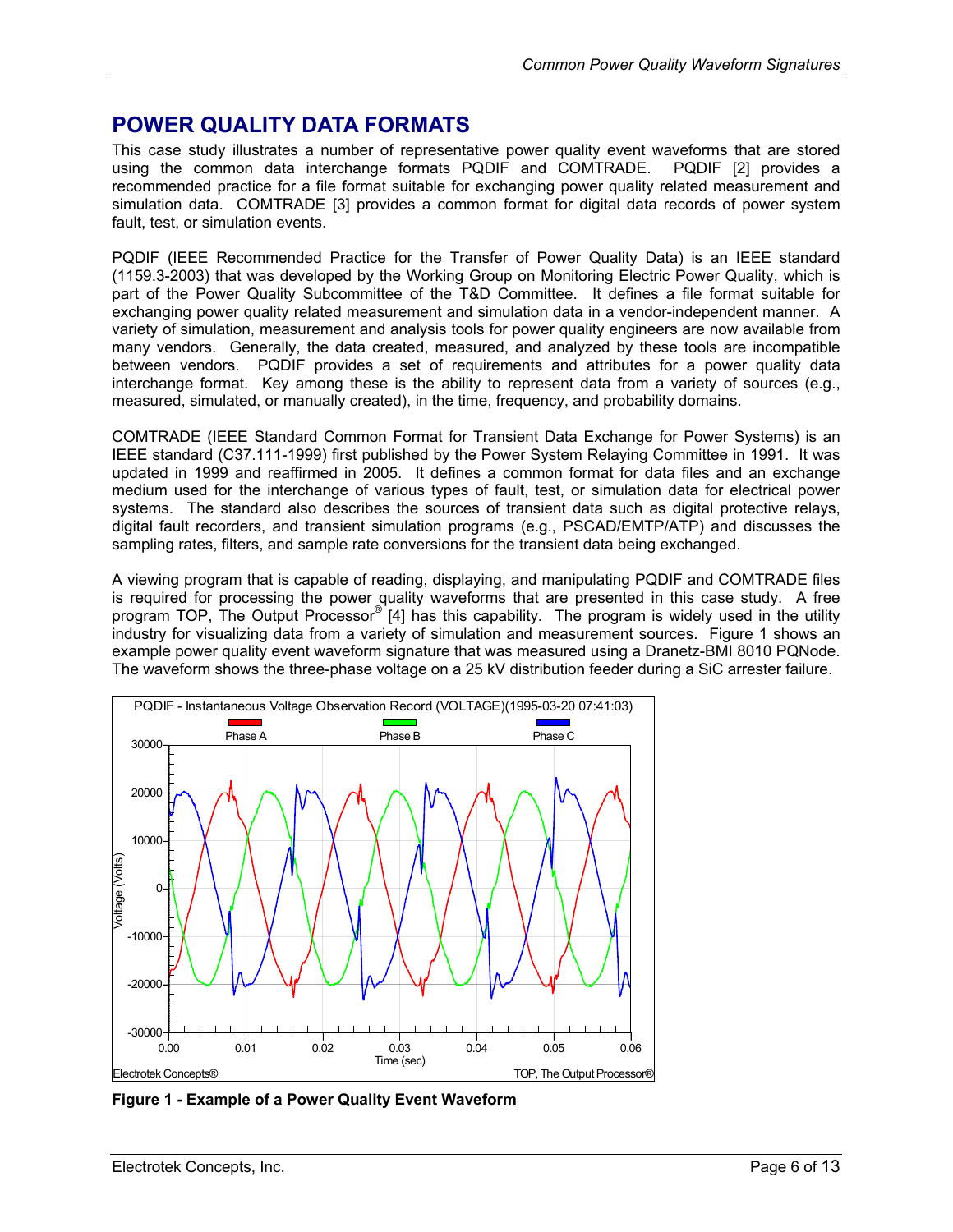#### <span id="page-6-0"></span>**REPRESENTATIVE POWER QUALITY WAVEFORM SIGNATURES**

Power quality monitoring is used to characterize variations at various locations on utility and customer power systems. The length of the monitoring period is generally dependent on the nature of the power quality problem. For example, utility capacitor bank switching transients may be collected in several days, while harmonic distortion levels may need to be monitored for weeks, months, or even years to show the influence of load and seasonal variations. The current industry trend for power quality monitoring is fixed instruments that continuously monitor the power system.

Generally, it is advisable to begin monitoring as close as physically possible to the sensitive equipment being affected by the power quality variations. It is important that the monitor sees the same variations as the sensitive equipment. High-frequency transients, in particular, can be significantly different if there is significant separation between the monitor and the affected equipment. Another important monitoring location is the main service entrance. Transients and other voltage variations measured at this location can be experienced by all of the equipment in the facility. This is also the best indication of disturbances caused by the utility system (it is possible that disturbances at the service entrance are caused by events occurring within the facility). Monitoring site selection for diagnostic or evaluative monitoring is usually straightforward, being indicated by customer complaints, equipment failure reports, and other external factors.

This section includes a number of representative waveforms for various power system fault and power quality events, including voltage sags, momentary interruptions, voltage swells, harmonics, capacitor switching transients, transformer energizing transients, and ferroresonance. These waveforms all fall into one of the categories provided in IEEE Std. 1159-1995 (refer to [Table 1\)](#page-4-1) and are stored using either the PQDIF or COMTRADE formats. Each waveform includes background information regarding the source (e.g., measurement or simulation), cause, related utility or customer problem, and common solution.

[Figure 2](#page-6-1) shows a three-phase voltage sag waveform measurement for a remote three-phase fault on a distribution feeder. The magnitude of the resulting sag was approximately 60% for 9 cycles. The instantaneous voltage measurement was captured using a Dranetz-BMI 5530 DataNode and stored using the IEEE PQDIF file format. The customer power conditioning options for this event include UPSs and CVTs. The keywords for the waveform include sag and fault, while the slang terms that should be avoided include glitch, blink, wink, and outage.

<span id="page-6-1"></span>

**Figure 2 - Remote Three-Phase Fault Voltage Waveform**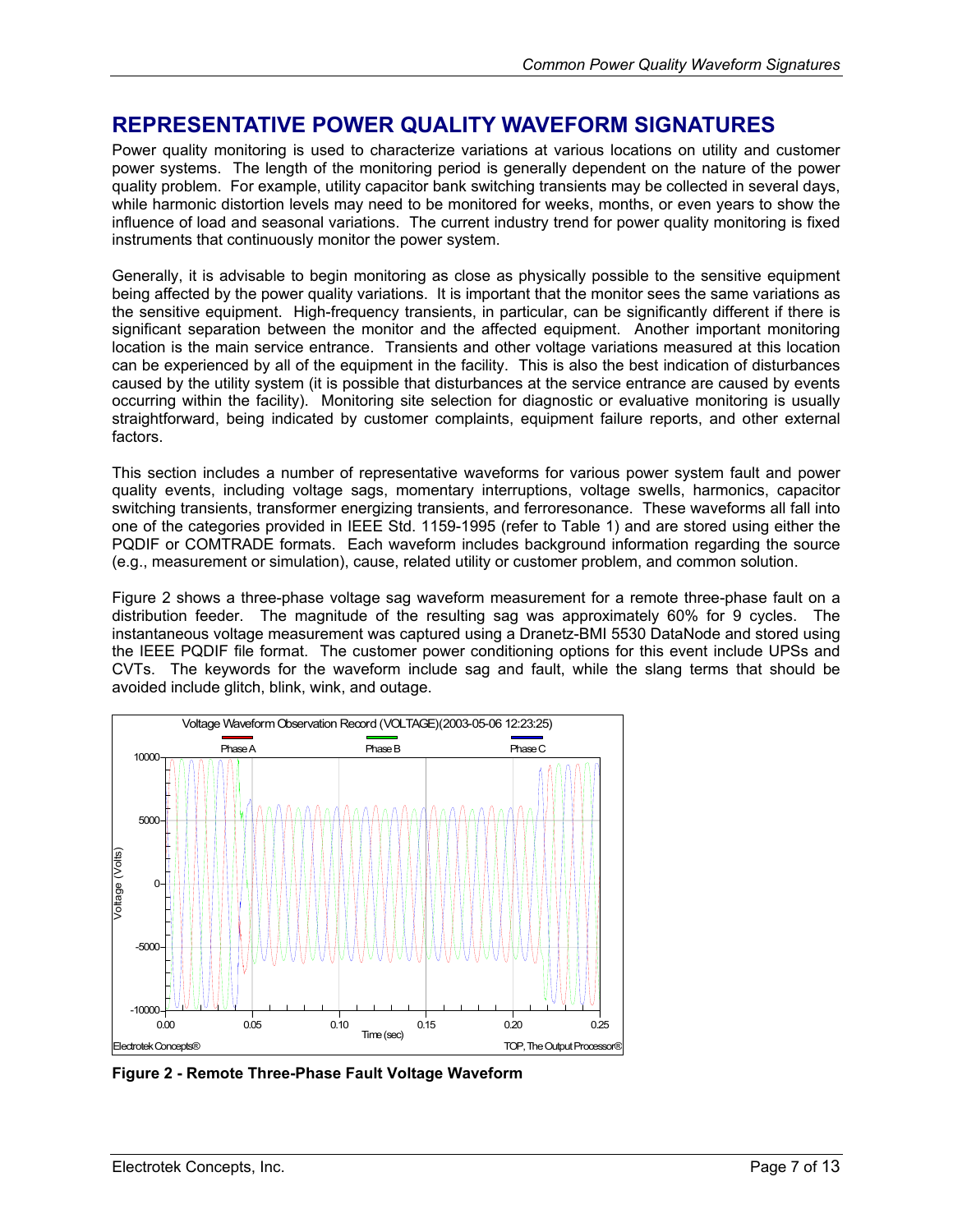<span id="page-7-0"></span>[Figure 3](#page-7-1) shows a voltage rms trend during a distribution feeder momentary interruption sequence. The multiple reclosing interruptions, which are shown in per-unit, lasted approximately 1.2, 9.0, and 22.5 seconds respectively. The measurement was captured using a Dranetz-BMI 8010 PQNode and stored using the IEEE PQDIF file format. The customer power conditioning options for this event include UPSs and CVTs. The keywords for the waveform include interruption and fault, while the slang terms that should be avoided include glitch, wink, and outage.

<span id="page-7-1"></span>

**Figure 3 - Reclosing Sequence during a Distribution Feeder Fault** 

[Figure 4](#page-7-2) shows a measured feeder voltage swell that occurred on the unfaulted phases close to a single line-to-ground fault on an overhead 34.5 kV distribution feeder. The swell was approximately 150%. The instantaneous voltage measurement was captured using a Dranetz-BMI 8010 PQNode and stored using the IEEE COMTRADE file format. The customer power conditioning options for this event include UPSs and CVTs. The keywords for the waveform include swell and fault, while the slang terms that should be avoided include glitch and surge.

<span id="page-7-2"></span>

**Figure 4 - Voltage Swell on a Distribution Feeder**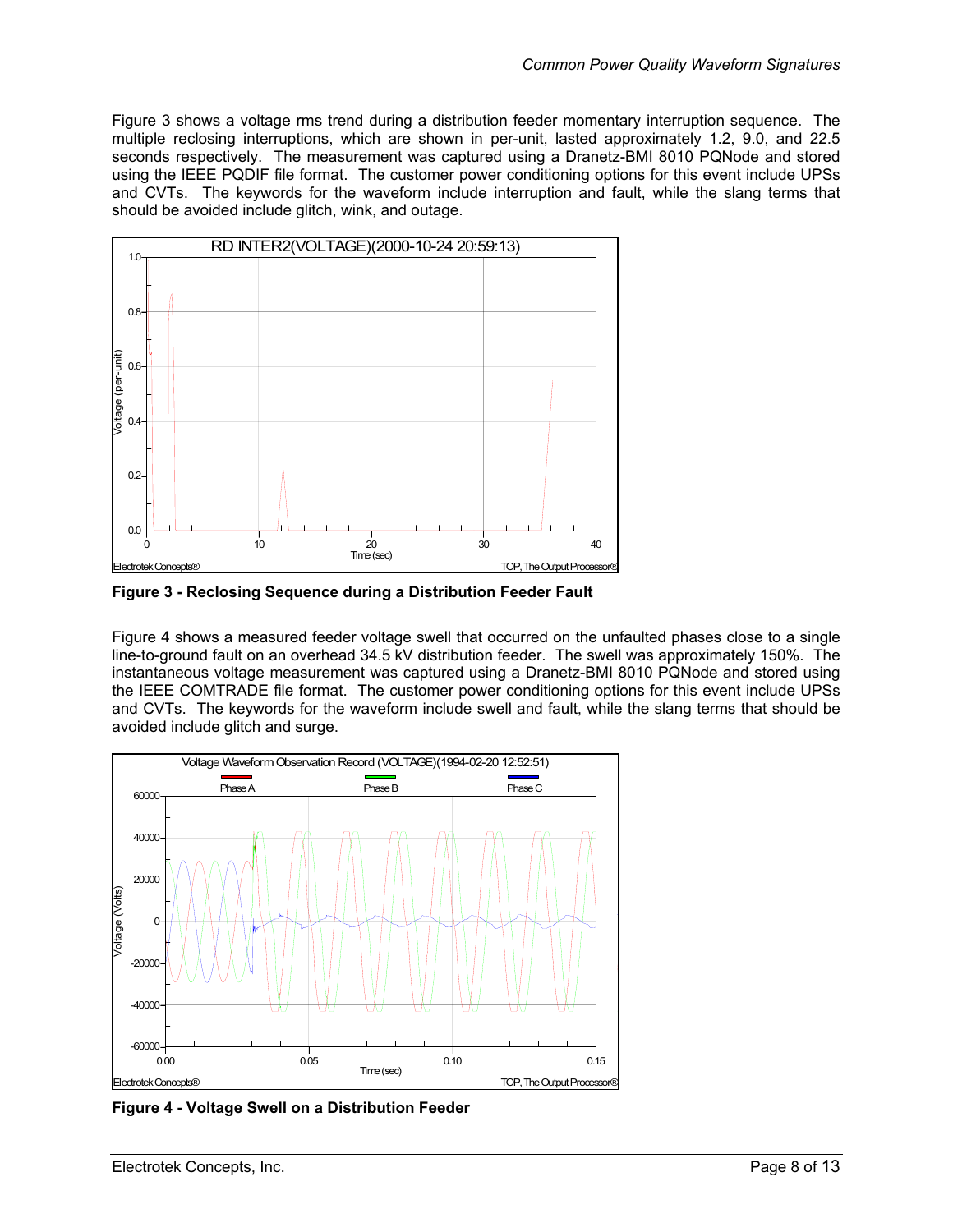<span id="page-8-0"></span>[Figure 5](#page-8-1) shows a measured 13.8 kV, 740 amp fundamental, 0.75 displacement power factor arc furnace load current. The waveform is an 18-cycle snapshot of one operating point for the furnace. The instantaneous current measurement was captured using a Dranetz-BMI 5530 DataNode and stored using the IEEE PQDIF file format. The power conditioning options for this event include harmonic filters and SVCs. The keywords for the waveform include current distortion, while the slang term that should be avoided is dirty power.

<span id="page-8-1"></span>

**Figure 5 - Arc Furnace Current** 

[Figure 6](#page-8-2) shows the voltage on a customer secondary bus with moderate notching and distortion  $(V_{\text{THD}} \approx 9\%)$ . It also shows a transient that was due to utility capacitor bank switching. The instantaneous voltage measurement was captured using a Dranetz-BMI 5530 DataNode and stored using the IEEE COMTRADE file format. The customer power conditioning options for this event include inductive chokes, and harmonic filters. The keywords for the waveform include notching and resonance, while the slang term that should be avoided is dirty power.

<span id="page-8-2"></span>

**Figure 6 - Customer Voltage Notching**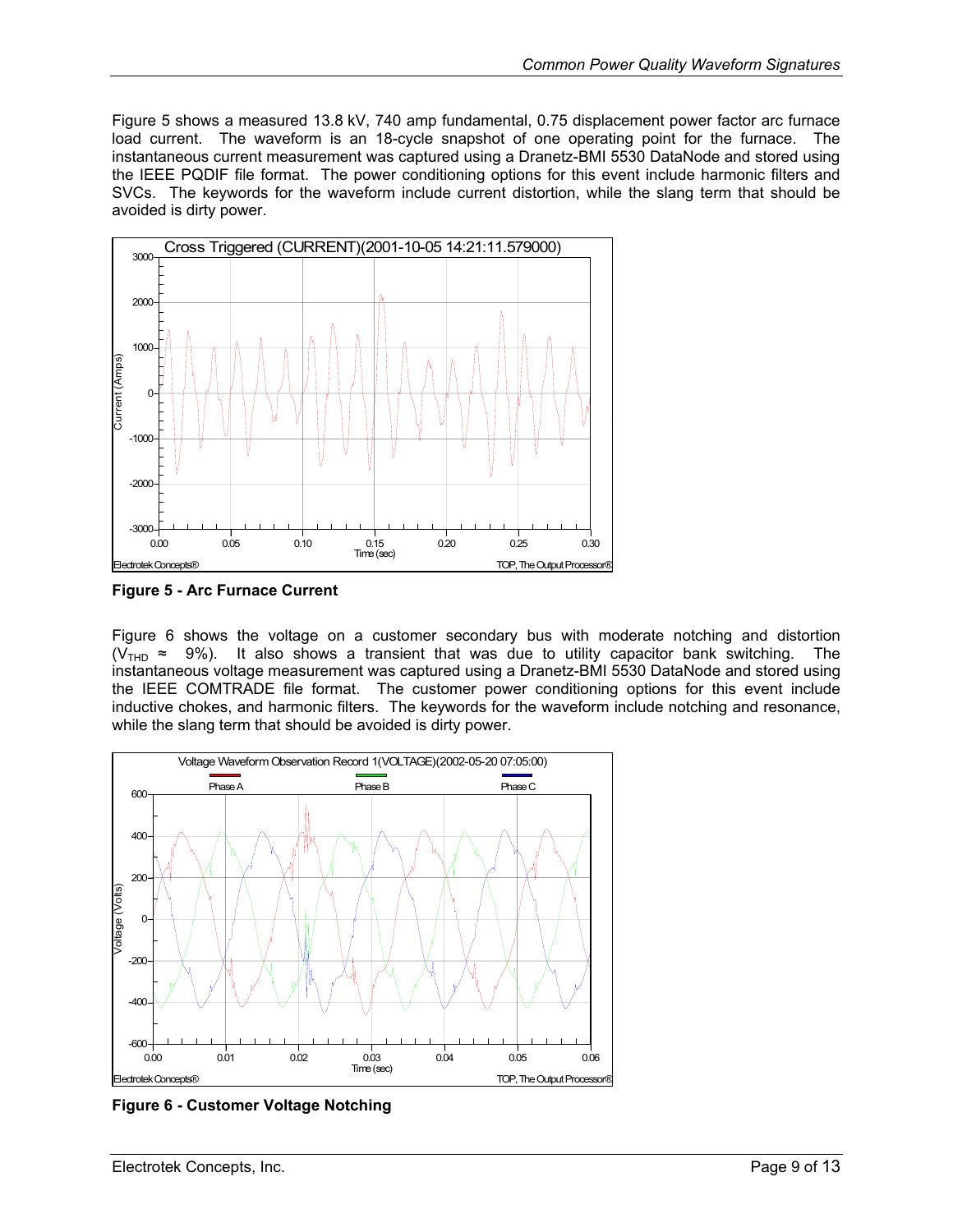<span id="page-9-0"></span>[Figure 7](#page-9-1) shows a 13.8 kV feeder current before-and-after energization of a 900-kVAr pole-mounted capacitor bank that creates a harmonic resonance that increases the current distortion ( $I_{THD} \approx 13\%$ ). The instantaneous current measurement was captured using a Dranetz-BMI 8010 PQNode and stored using the IEEE PQDIF file format. The power conditioning options for this event include arresters and harmonic filters. The keywords for the waveform include capacitor and resonance, while the slang terms that should be avoided include surge, glitch, and spike.

<span id="page-9-1"></span>

**Figure 7 - Feeder Capacitor Bank Switching and Harmonic Resonance** 

[Figure 8](#page-9-2) shows a 4.16 kV bus voltage waveform during utility capacitor bank switching. The resulting transient voltage was 1.35 per-unit, while the steady-state voltage rise was 1.2%. The instantaneous voltage measurement was captured using a Dranetz-BMI 8010 PQNode and stored using the IEEE PQDIF file format. The power conditioning options for this event include overvoltage control and arresters. The keywords for the waveform include oscillatory transient and overvoltage, while the slang terms that should be avoided include surge and spike.

<span id="page-9-2"></span>

**Figure 8 - Substation Capacitor Bank Switching**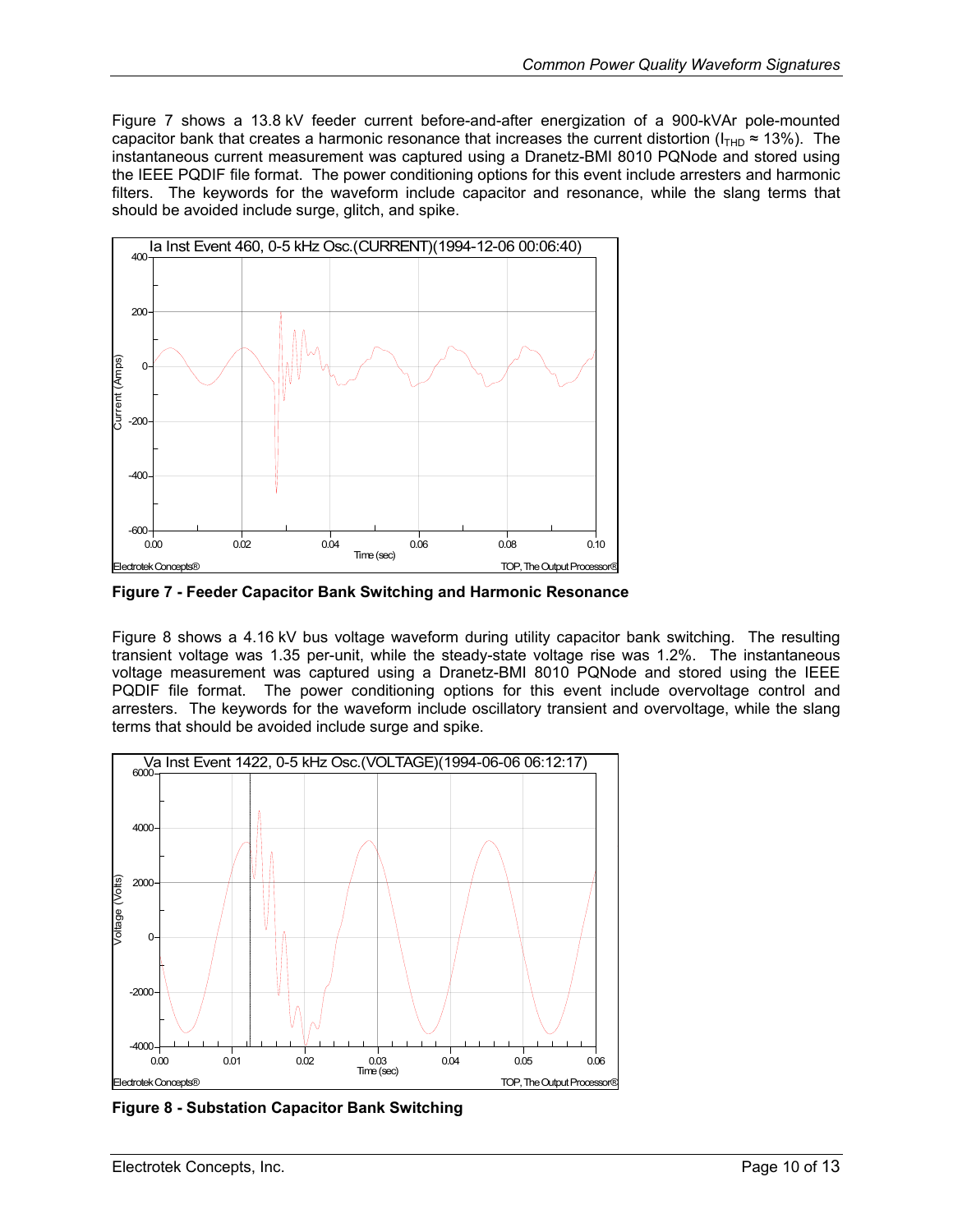<span id="page-10-0"></span>[Figure 9](#page-10-1) shows a measured bus voltage waveform during a multiple restrike event on a 34.5 kV capacitor bank. The worst-case transient voltage was approximately 1.55 per-unit. The instantaneous voltage measurement was captured using a Dranetz-BMI 8010 PQNode and stored using the IEEE COMTRADE file format. The power conditioning options for this event include arresters. The keywords for the waveform include restrike and overvoltage, while the slang terms that should be avoided include surge and spike.

<span id="page-10-1"></span>

**Figure 9 - Capacitor Bank Switch Multiple Restrike**

[Figure 10](#page-10-2) shows the inrush current waveform for a distribution transformer energizing. Transformer inrush current typically decays over a period of about one second. The instantaneous current measurement was captured using a Dranetz-BMI 5530 DataNode and stored using the IEEE COMTRADE file format. The power conditioning options for this event include overcurrent protection, fuses, and reclosers. The keywords for the waveform include transient and overcurrent, while the slang terms that should be avoided include surge, and spike.

<span id="page-10-2"></span>

**Figure 10 - Feeder Transformer Energizing**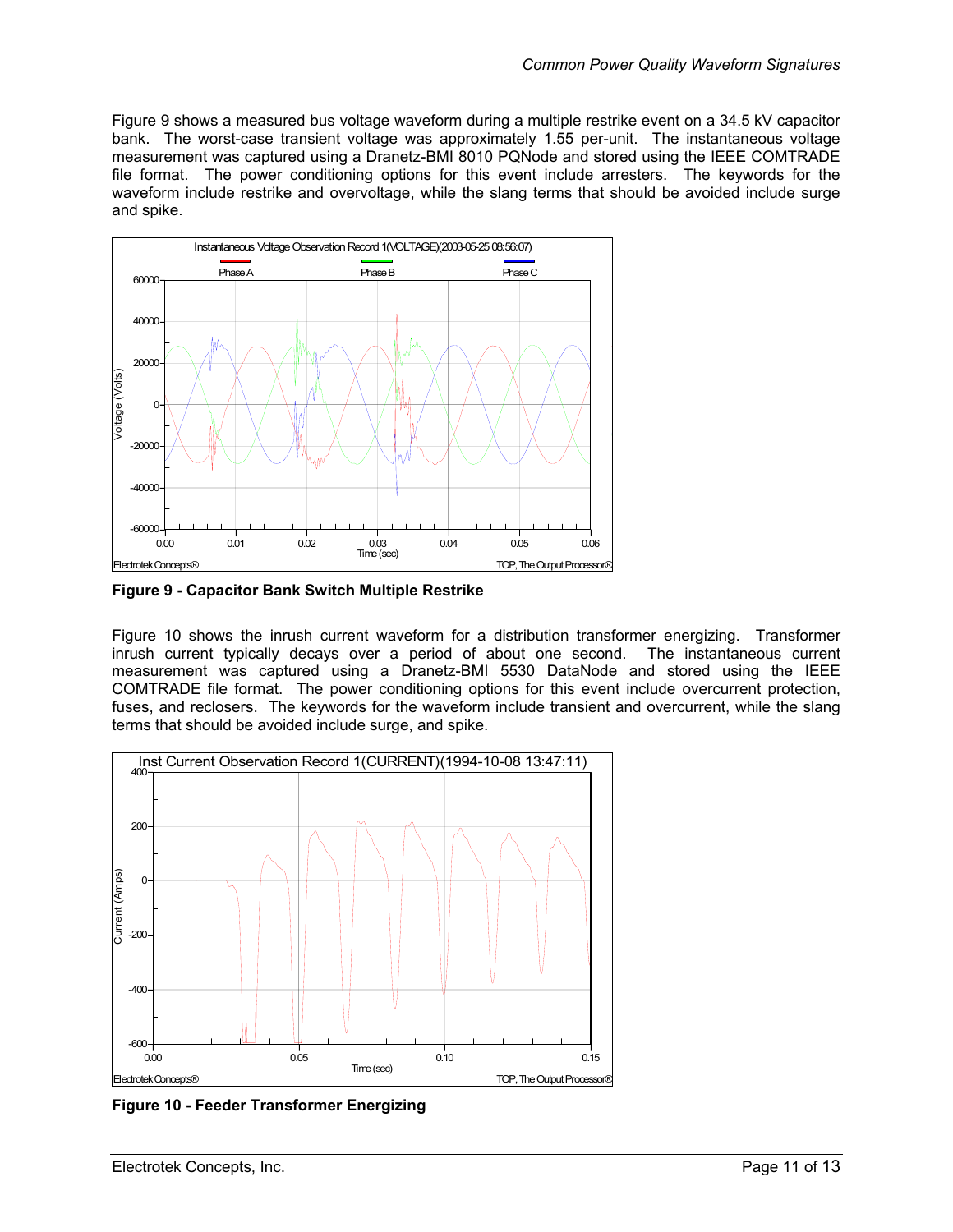<span id="page-11-0"></span>[Figure 11](#page-11-1) shows a phase-to-phase feeder voltage during a ferroresonance event that was caused by an unbalanced switching operation. The peak voltage was approximately 1.42 per-unit. The instantaneous voltage measurement was captured using a Dranetz-BMI 8010 PQNode and stored using the IEEE COMTRADE file format. The power conditioning options for this event include three-phase switches and secondary loads. The keywords for the waveform include ferroresonance and overvoltage, while the slang term that should be avoided is surge.

<span id="page-11-1"></span>

**Figure 11 - Ferroresonance on Distribution Feeder**

[Figure 12](#page-11-2) shows the simulated voltage waveform for a distribution system ferroresonance event on a 13.8 kV feeder. The peak voltage is approximately 2.89 per-unit. There were no arresters included in the model. The instantaneous voltage was created using an EMTP program and stored using the IEEE COMTRADE file format. The power conditioning options for this event include three-phase switches and secondary loads. The keywords for the waveform include ferroresonance and overvoltage, while the slang term that should be avoided is surge.

<span id="page-11-2"></span>

**Figure 12 - Distribution Cable/Transformer Ferroresonance**